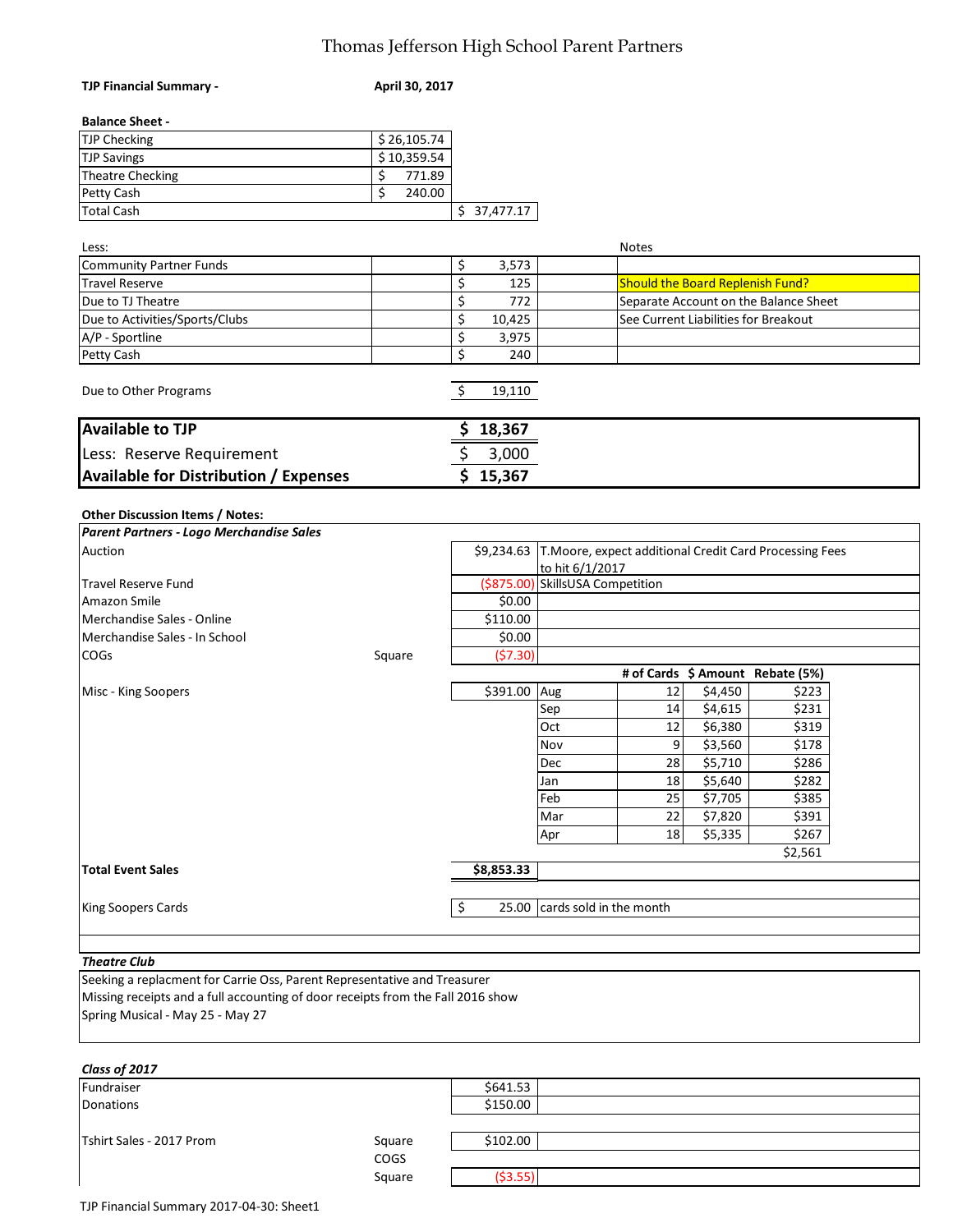## Thomas Jefferson High School Parent Partners

| <b>Net</b>                              |        | \$889.98        |                                                                       |
|-----------------------------------------|--------|-----------------|-----------------------------------------------------------------------|
| 10% Admin Fee                           |        | \$0.00          |                                                                       |
| Total Cost for After Prom 2017          |        | \$4,859.87      |                                                                       |
| Balance in the Account                  |        |                 | \$384.87 The Class of 2017 would like to donate balance to school-TBD |
| Class of 2018                           |        |                 |                                                                       |
| Donation                                | Cash   | \$0.00          |                                                                       |
| Fundraising                             |        | \$101.00        | Mr TJ Concessions                                                     |
|                                         | Square | \$0.00          |                                                                       |
|                                         | COGS   | \$0.00          |                                                                       |
| <b>Net</b>                              |        | \$101.00        |                                                                       |
| 10% Admin Fee                           |        | (\$10.10)       |                                                                       |
| Class of 2019                           |        |                 |                                                                       |
| T-shirt Sales                           | Cash   | \$0.00          |                                                                       |
|                                         | Square | \$15.00         |                                                                       |
|                                         | COGS   | (50.74)         |                                                                       |
| <b>Net</b>                              |        | \$14.26         |                                                                       |
| 10% Admin Fee                           |        | (51.43)         |                                                                       |
| A/P - Sportine                          |        |                 | (\$975.00) T-Shirt COGS - initial investment                          |
|                                         |        |                 |                                                                       |
| <b>Other Items</b>                      |        |                 |                                                                       |
| Current Payable - Sportline Merchandise |        | 3,975.00<br>\$  |                                                                       |
|                                         |        | \$<br>975.00    | Class of 2019                                                         |
|                                         |        | Ś<br>3,000.00   | Partners                                                              |
|                                         |        |                 |                                                                       |
| Estimated Retail Value of Inventory     |        | 21,000.00<br>\$ |                                                                       |

 $\mathbf{r}$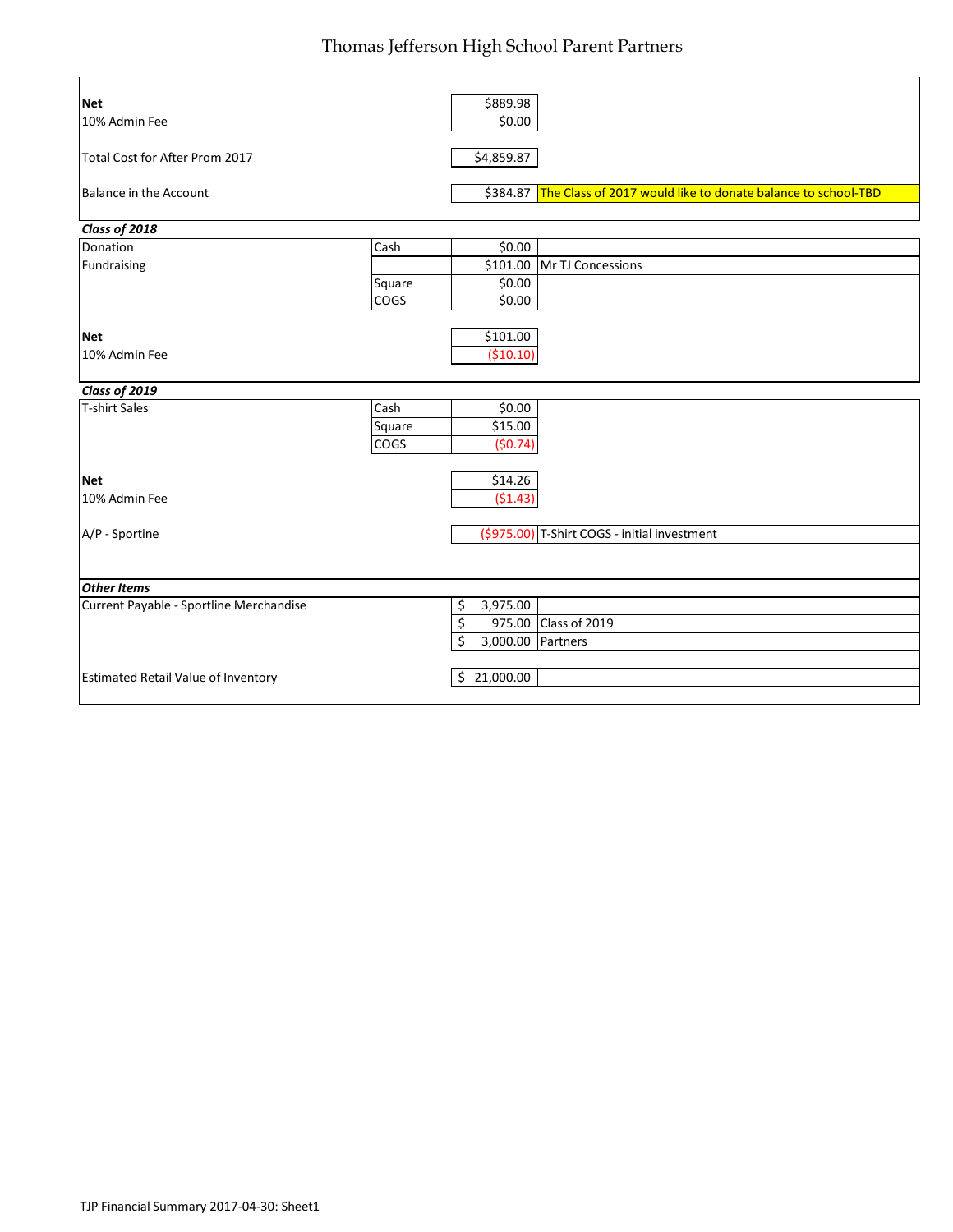# Thomas Jefferson High School Partners **Balance Sheet**<br>As of April 30, 2017

|                                                                                                                                                                                                                                                                                                                                                                                                                                    | Apr 30, 17                                                                                                                                                                  |
|------------------------------------------------------------------------------------------------------------------------------------------------------------------------------------------------------------------------------------------------------------------------------------------------------------------------------------------------------------------------------------------------------------------------------------|-----------------------------------------------------------------------------------------------------------------------------------------------------------------------------|
| <b>ASSETS</b><br><b>Current Assets</b><br><b>Checking/Savings</b><br><b>First Bank Checking</b><br><b>First Bank Savings</b><br><b>Petty Cash</b><br><b>Theatre Checking</b>                                                                                                                                                                                                                                                       | 26,105.74<br>10,359 54<br>240.00<br>771.89                                                                                                                                  |
| <b>Total Checking/Savings</b>                                                                                                                                                                                                                                                                                                                                                                                                      | 37,477.17                                                                                                                                                                   |
| <b>Total Current Assets</b>                                                                                                                                                                                                                                                                                                                                                                                                        | 37,477.17                                                                                                                                                                   |
| <b>TOTAL ASSETS</b>                                                                                                                                                                                                                                                                                                                                                                                                                | 37,477.17                                                                                                                                                                   |
| <b>LIABILITIES &amp; EQUITY</b><br>Liabilities<br><b>Current Liabilities</b><br><b>Other Current Liabilities</b><br><b>Community Partner Funds</b>                                                                                                                                                                                                                                                                                 | 3,573.00                                                                                                                                                                    |
| <b>Funds for Activities/Sports</b><br>2016 After Prom<br>2017 After Prom<br>2018 After Prom<br>2019 After Prom<br>Alumni<br><b>Athletic &amp; Activities Fund</b><br><b>AVID</b><br><b>Band-Orchestra</b><br><b>Challenge Day</b><br>Football<br>Interact<br><b>Japanese Class</b><br>Track Boys<br><b>Track Girls</b><br>Yearbook<br><b>Total Funds for Activities/Sports</b><br><b>Student Travel Reserve</b><br><b>Suspense</b> | 118.55<br>384.87<br>5,004.72<br>875.17<br>1,057.79<br>180.02<br>224.00<br>17.10<br>20.00<br>1,233.92<br>154,00<br>49.33<br>737.68<br>26.00<br>341.80<br>10,424.95<br>125.00 |
| <b>Theatre</b>                                                                                                                                                                                                                                                                                                                                                                                                                     | -945.30                                                                                                                                                                     |
| <b>Total Suspense</b><br><b>Total Other Current Liabilities</b>                                                                                                                                                                                                                                                                                                                                                                    | -945.30<br>13.177 65                                                                                                                                                        |
|                                                                                                                                                                                                                                                                                                                                                                                                                                    |                                                                                                                                                                             |
| <b>Total Current Liabilities</b><br><b>Total Liabilities</b>                                                                                                                                                                                                                                                                                                                                                                       | 13,177 65                                                                                                                                                                   |
| <b>Equity</b><br><b>Opening Bal Equity</b><br><b>Reserves</b><br><b>Retained Earnings</b>                                                                                                                                                                                                                                                                                                                                          | 13,177.65<br>4,212.91<br>$-3,897.20$<br>6,778.48                                                                                                                            |
| <b>Net Income</b>                                                                                                                                                                                                                                                                                                                                                                                                                  | 17,205.33                                                                                                                                                                   |
| <b>Total Equity</b>                                                                                                                                                                                                                                                                                                                                                                                                                | 24,299.52                                                                                                                                                                   |
| <b>TOTAL LIABILITIES &amp; EQUITY</b>                                                                                                                                                                                                                                                                                                                                                                                              | 37,477.17                                                                                                                                                                   |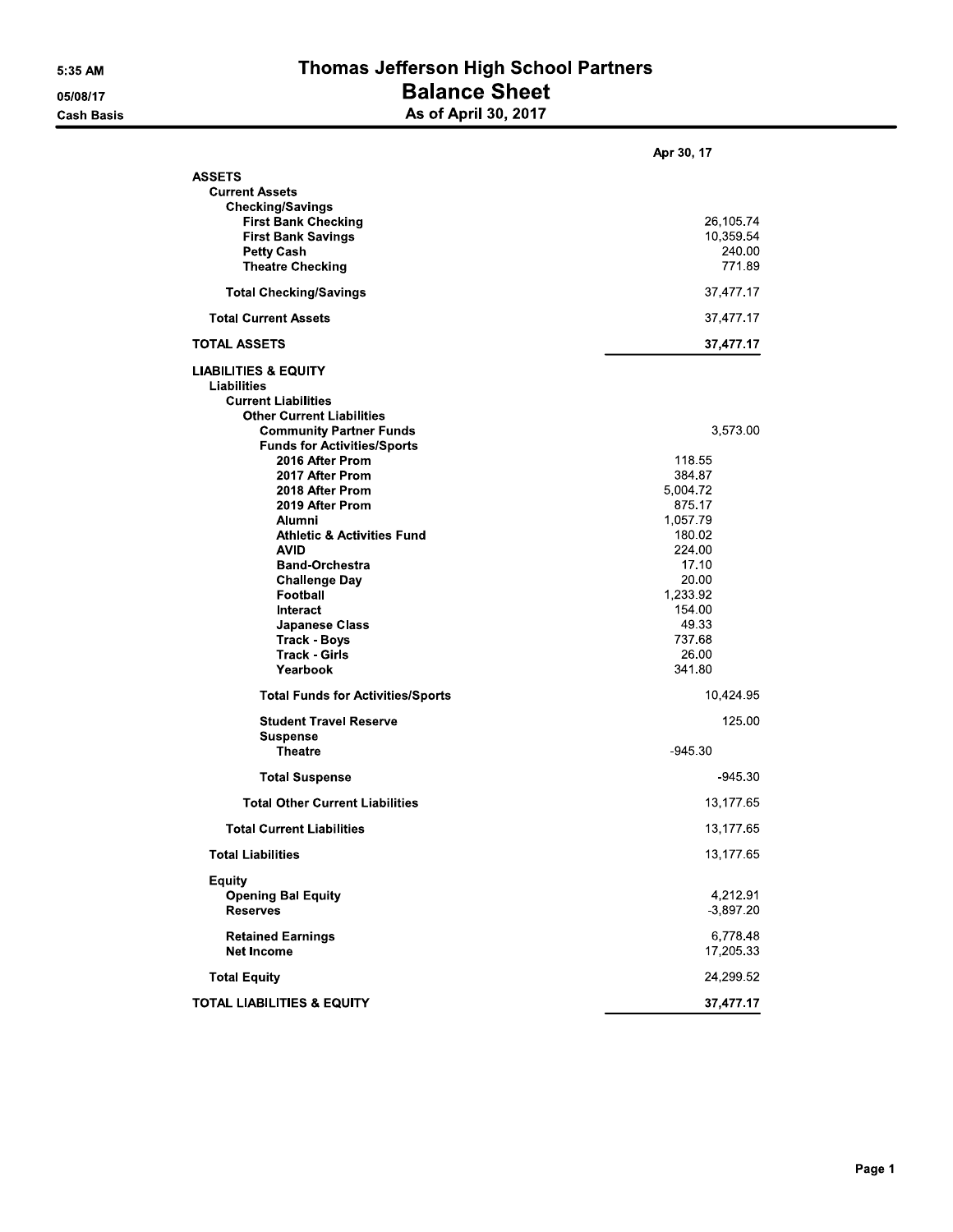### Thomas Jefferson High School Partners **Profit & Loss April 2017**

|                                        | Apr 17   | Aug '16 - Apr 17 |
|----------------------------------------|----------|------------------|
| Income                                 |          |                  |
| 10% Fundraising                        |          |                  |
| Class of 2017                          | 0.00     | $-263.27$        |
| Class of 2018                          | 10 10    | 507.80           |
| Class of 2019                          | 0.74     | 56.67            |
| Football                               | 0.00     | 137.69           |
| <b>Total 10% Fundraising</b>           | 10.84    | 438.89           |
| <b>Art Fest</b>                        |          |                  |
| <b>Book Fair</b>                       | 0.00     | 816.00           |
| <b>Booth Fees</b>                      | 0.00     | 4,865.00         |
| Food                                   | 0.00     | 542.00           |
| <b>Total Art Fest</b>                  | 0.00     | 6,223.00         |
| Class of 2017                          |          |                  |
| <b>Donation</b>                        | 150.00   | 300.00           |
| <b>Fundraising</b>                     | 641 53   | 1,523.36         |
| <b>Merchandise Sales</b>               | 102.00   | 272.00           |
| Prom                                   | 0.00     | 784.00           |
| Sipping                                | 0.00     | 280.00           |
| <b>Total Class of 2017</b>             | 893.53   | 3,159.36         |
| Class of 2018                          |          |                  |
| <b>Donation</b>                        | 0.00     | 3,250.00         |
| <b>Fundraising</b>                     | 101.00   | 1,828.00         |
| <b>Total Class of 2018</b>             | 101.00   | 5,078.00         |
| Class of 2019                          |          |                  |
| <b>Fundraisers</b>                     | 0.00     | 380,00           |
| <b>Merchandise Sales</b>               | 15.00    | 195.00           |
| <b>Total Class of 2019</b>             | 15.00    | 575.00           |
| <b>Donations</b>                       |          |                  |
| AmazonSmile                            | 0.00     | 59 12            |
| <b>Challenge Day</b>                   | 0.00     | 140.00           |
| Choir                                  | 0.00     | 99.70            |
| <b>Kendra Black</b>                    | 0.00     | 700.00           |
| <b>Special Events</b>                  | 0.00     | 400.00           |
| <b>Spirit Week</b>                     | 0.00     | 135.00           |
| <b>Teacher Appreciation</b>            | 0.00     | 290.00           |
| <b>Donations - Other</b>               | 100.00   | 320.00           |
| <b>Total Donations</b>                 | 100.00   | 2,143.82         |
| Football                               |          |                  |
| <b>Fundraising</b>                     | 0.00     | 2,076.88         |
| <b>Total Football</b>                  | 0.00     | 2,076.88         |
| <b>Interest Income</b>                 | 0.26     | 2.34             |
| <b>King Soopers (Electronic Scrip)</b> | 391.00   | 802.75           |
| <b>King Soopers Income-Cards</b>       | 25.00    | 2,047.50         |
| <b>Merchandise Sales</b>               | 110.00   | 16,359.44        |
| <b>Scrips fundraising</b>              | 0.00     | 297.50           |
| <b>Silent Auction</b>                  |          |                  |
| Online                                 | 9.438.00 | 9,438.00         |
| <b>Silent Auction Expenses</b>         | $-50.00$ | $-50.00$         |
| <b>Total Silent Auction</b>            | 9,388.00 | 9,388.00         |
| <b>Theatre Income</b>                  |          |                  |
| Admission                              | 0.00     | 155.00           |
|                                        |          |                  |

**Total Theatre Income** 

 $0.00$ 

155.00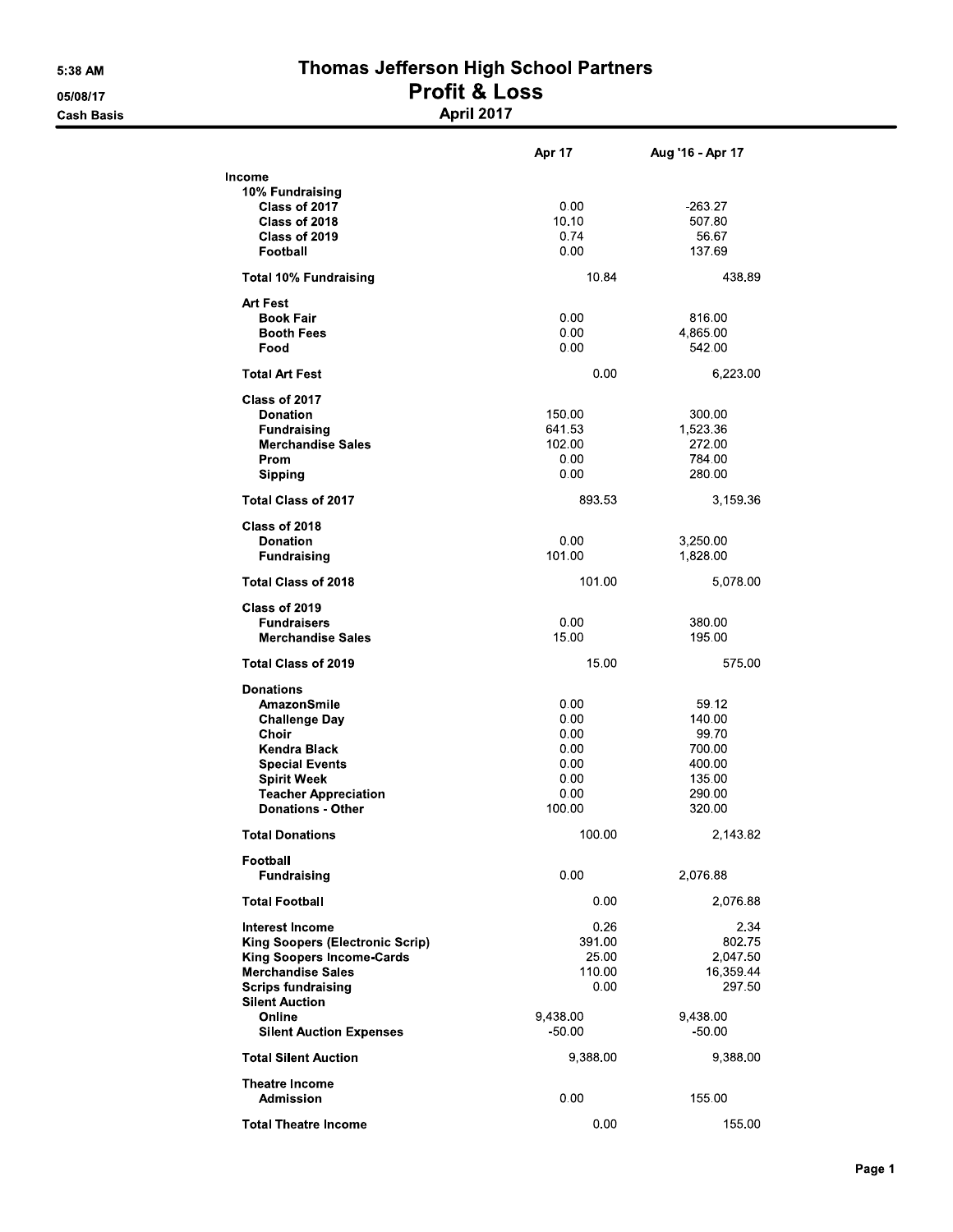# Thomas Jefferson High School Partners Profit & Loss<br>April 2017

|                                                                                                                                                                       | Apr 17                                       | Aug '16 - Apr 17                                  |
|-----------------------------------------------------------------------------------------------------------------------------------------------------------------------|----------------------------------------------|---------------------------------------------------|
| <b>United Way</b>                                                                                                                                                     | 21.00                                        | 150 10                                            |
| <b>Total Income</b>                                                                                                                                                   | 11,055.63                                    | 48,897 58                                         |
| <b>Cost of Goods Sold</b>                                                                                                                                             |                                              |                                                   |
| 10% Fee<br>Class of 2017<br>Class of 2018<br>Class of 2019<br>Football                                                                                                | 0.00<br>10.10<br>0.74<br>0.00                | $-263.27$<br>507.80<br>56.67<br>137.69            |
| Total 10% Fee                                                                                                                                                         | 10.84                                        | 438.89                                            |
| <b>Art Fest Costs</b><br>Food<br>Mailing                                                                                                                              | 0.00<br>0.00                                 | 805.94<br>204.00                                  |
| <b>Total Art Fest Costs</b>                                                                                                                                           | 0.00                                         | 1,009.94                                          |
| <b>Fundraising Costs</b><br>Football                                                                                                                                  | 0.00                                         | 700.00                                            |
| <b>Total Fundraising Costs</b>                                                                                                                                        | 0.00                                         | 700.00                                            |
| King Soopers Cards<br>Logo Merchandise                                                                                                                                | 0.00                                         | 250.00                                            |
| <b>Partners</b>                                                                                                                                                       | 1,365.00                                     | 15,652.82                                         |
| <b>Total Logo Merchandise</b>                                                                                                                                         | 1,365.00                                     | 15,652.82                                         |
| <b>Square Costs</b><br><b>Art Fest</b><br><b>Challenge Day</b><br>Class of 2017<br>Class of 2019<br><b>Partners</b><br><b>Square Costs - Other</b>                    | 0.00<br>0.00<br>3.55<br>0.74<br>7 30<br>0.00 | 30.06<br>5.26<br>18.70<br>1.48<br>232.54<br>51.17 |
| <b>Total Square Costs</b>                                                                                                                                             | 11 59                                        | 339 21                                            |
| <b>Theatre Expenses</b><br><b>Custume</b><br>Food<br>Makeup<br><b>Set Design</b><br><b>Supplies</b>                                                                   | 0.00<br>0.00<br>0.00<br>0.00<br>0.00         | 22.94<br>479.02<br>641.24<br>1,054.39<br>283.65   |
| <b>Total Theatre Expenses</b>                                                                                                                                         | 0.00                                         | 2,481.24                                          |
| <b>Total COGS</b>                                                                                                                                                     | 1,387 43                                     | 20,872.10                                         |
| <b>Gross Profit</b>                                                                                                                                                   | 9,668.20                                     | 28,025.48                                         |
| <b>Expense</b><br><b>Activity Grants</b>                                                                                                                              | 0.00                                         | 144.63                                            |
| <b>Administrator Grants</b><br><b>Challenge Day</b><br><b>Healthy Options</b><br><b>Speaker Series</b><br><b>Unity Project</b><br><b>Administrator Grants - Other</b> | 0.00<br>0.00<br>0.00<br>0.00<br>0.00         | 115.62<br>88.03<br>200.00<br>384.02<br>500.00     |
| <b>Total Administrator Grants</b>                                                                                                                                     | 0.00                                         | 1,287.67                                          |
| <b>After Prom</b><br><b>Bank Charges</b><br><b>Fees &amp; Licenses</b><br>Freshman BBQ<br><b>General Fund Grants</b>                                                  | 4,700.03<br>2.00<br>0.00<br>0.00<br>0.00     | 4,859.87<br>18.00<br>70.00<br>1,012.70<br>300.00  |